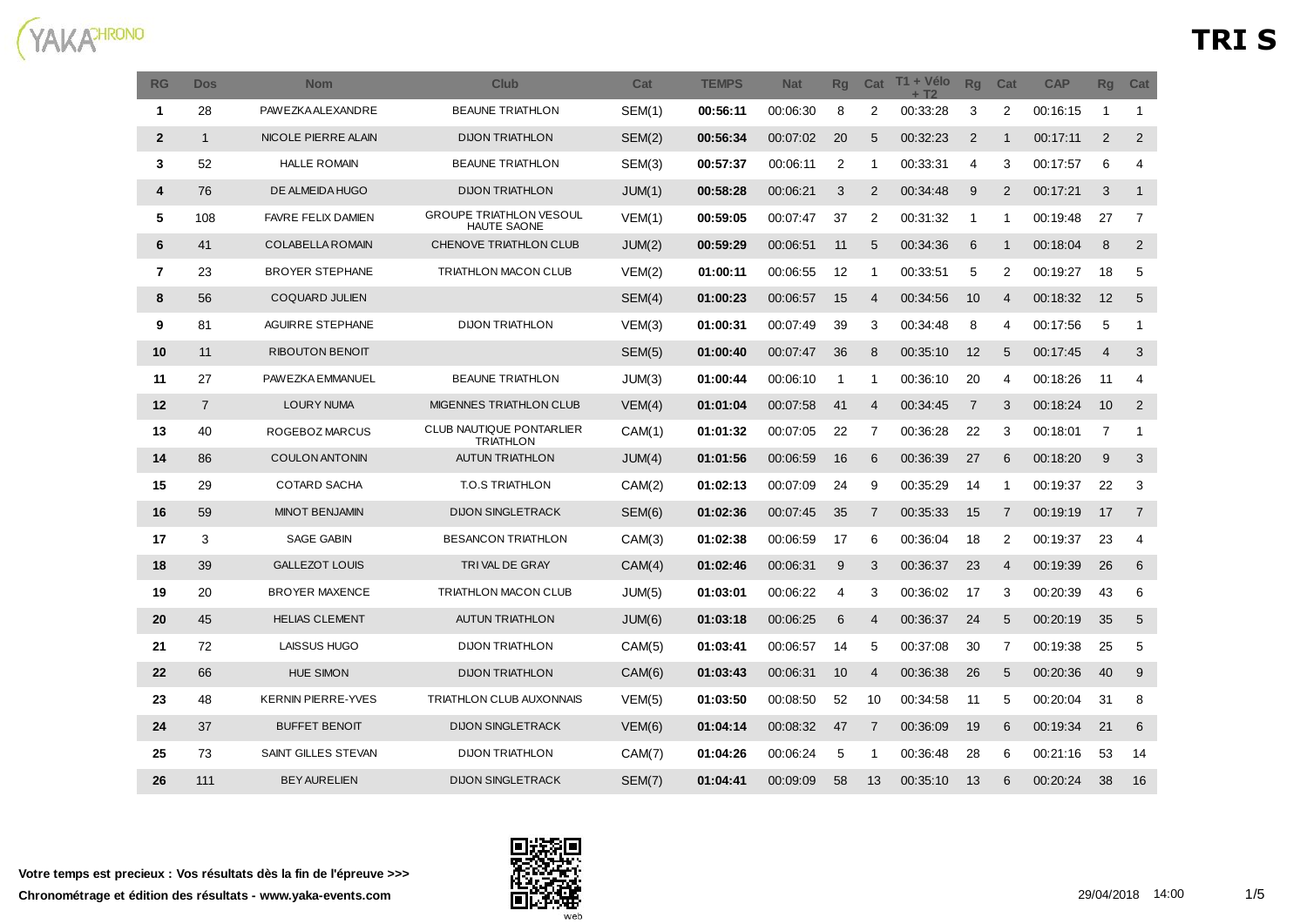

| <b>RG</b> | <b>Dos</b> | <b>Nom</b>                 | <b>Club</b>                     | Cat            | <b>TEMPS</b> | <b>Nat</b> | Rg             | Cat               | T1 + Vélo<br>$+T2$ | Rq | Cat            | <b>CAP</b> | <b>Rg</b> | Cat            |
|-----------|------------|----------------------------|---------------------------------|----------------|--------------|------------|----------------|-------------------|--------------------|----|----------------|------------|-----------|----------------|
| 27        | 77         | <b>GREGOIRE THEO</b>       | <b>AUTUN TRIATHLON</b>          | SEM(8)         | 01:04:50     | 00:07:11   | 25             | 6                 | 00:37:29           | 33 | 11             | 00:20:12   | 33        | 14             |
| 28        | 10         | PAPON VICTOR               | LN52 SECTION TRIATHLON          | CAM(8)         | 01:05:34     | 00:08:46   | 51             | 15                | 00:37:32           | 35 | 8              | 00:19:18   | 15        | $\overline{2}$ |
| 29        | 87         | CHEVALLIER FRANCOIS-XAVIER | TRIATHLON CLUB SEURROIS         | SEM(9)         | 01:05:42     | 00:09:34   | 71             | 19                | 00:35:52           | 16 | 8              | 00:20:18   | 34        | 15             |
| 30        | 31         | <b>MARIOTTE PAUL</b>       | <b>T.O.S TRIATHLON</b>          | <b>SEM(10)</b> | 01:05:50     | 00:09:25   | 67             | 17                | 00:36:25           | 21 | 9              | 00:20:02   | 30        | 13             |
| 31        | 12         | CERVEAU FABRICE            | <b>SENS TRIATHLON</b>           | VEM(7)         | 01:05:50     | 00:09:56   | 83             | 19                | 00:36:38           | 25 | 7              | 00:19:17   | 14        | 3              |
| 32        | 21         | MOCQUERY SIMON             | <b>T.O.S TRIATHLON</b>          | <b>SEM(11)</b> | 01:06:09     | 00:09:39   | 74             | 21                | 00:37:22           | 32 | 10             | 00:19:10   | 13        | 6              |
| 33        | 30         | <b>COTARD FABRICE</b>      | <b>T.O.S TRIATHLON</b>          | VEM(8)         | 01:06:17     | 00:08:03   | 43             | 5                 | 00:38:08           | 39 | 11             | 00:20:08   | 32        | 9              |
| 34        | 82         | <b>HUGOT CHRISTOPHE</b>    | <b>TRIATHLON CLUB AUXONNAIS</b> | VEM(9)         | 01:06:33     | 00:08:43   | 50             | 9                 | 00:37:12           | 31 | 9              | 00:20:40   | 44        | 11             |
| 35        | 71         | <b>BARAN JEANNE</b>        | <b>DIJON TRIATHLON</b>          | CAF(1)         | 01:06:40     | 00:07:03   | 21             | 2                 | 00:39:18           | 48 | $\mathbf{1}$   | 00:20:21   | 36        | 1              |
| 36        | 90         | <b>KOT STEPHANE</b>        | <b>TRIATHLON CLUB AUXONNAIS</b> | VEM(10)        | 01:06:46     | 00:09:13   | 60             | $12 \overline{ }$ | 00:36:57           | 29 | 8              | 00:20:39   | 42        | 10             |
| 37        | 104        | <b>CORBET STEPHANE</b>     | <b>DIJON SINGLETRACK</b>        | SEM(12)        | 01:06:59     | 00:08:03   | 44             | 11                | 00:38:22           | 40 | 13             | 00:20:37   | 41        | 17             |
| 38        | 55         | <b>ECOIFIER JULES</b>      | <b>TRIATH LONS</b>              | CAM(9)         | 01:07:15     | 00:07:41   | 33             | 13                | 00:38:54           | 45 | 11             | 00:20:43   | 45        | 10             |
| 39        | 110        | JEHANNO GAËL               | VERT 2 CHABLIS                  | SEM(13)        | 01:07:23     | 00:10:28   | 89             | 24                | 00:37:31           | 34 | 12             | 00:19:27   | 19        | 8              |
| 40        | 97         | <b>FARIELLO SANDRINE</b>   | TRIVAL DE GRAY                  | SEF(1)         | 01:07:27     | 00:07:00   | 18             | $\mathbf{1}$      | 00:39:22           | 49 | $\mathbf{1}$   | 00:21:07   | 49        | $\mathbf{1}$   |
| 41        | 25         | <b>DION LAURENT</b>        | CHALON TRIATHLON CLUB           | VEM(11)        | 01:07:34     | 00:08:25   | 45             | 6                 | 00:38:02           | 38 | 10             | 00:21:09   | 50        | 12             |
| 42        | 68         | SIRIEIX BENJAMIN           | <b>DIJON TRIATHLON</b>          | CAM(10)        | 01:07:41     | 00:07:06   | 23             | 8                 | 00:39:26           | 50 | 13             | 00:21:12   | 51        | 13             |
| 43        | 47         | MAILLARD ANTHONY           | TRIVAL DE GRAY                  | SEM(14)        | 01:07:58     | 00:06:56   | 13             | 3                 | 00:41:34           | 72 | 21             | 00:19:30   | 20        | 9              |
| 44        | 57         | <b>EUZENAT CHARLY</b>      | CHALON TRIATHLON CLUB           | SEM(15)        | 01:08:03     | 00:08:01   | 42             | 10                | 00:38:52           | 44 | 14             | 00:21:12   | 52        | 18             |
| 45        | 44         | SARADIN CLEMENT            | CHENOVE TRIATHLON CLUB          | CAM(11)        | 01:08:22     | 00:07:42   | 34             | 14                | 00:39:56           | 55 | 15             | 00:20:45   | 46        | 11             |
| 46        | 69         | LOPEZ MATHEO               | <b>DIJON TRIATHLON</b>          | CAM(12)        | 01:08:39     | 00:06:25   | $\overline{7}$ | $\overline{2}$    | 00:39:28           | 51 | 14             | 00:22:48   | 71        | 16             |
| 47        | 67         | <b>HUGOT AXEL</b>          | TRIATHLON CLUB AUXONNAIS        | CAM(13)        | 01:08:47     | 00:07:38   | 31             | 12                | 00:38:00           | 37 | 9              | 00:23:11   | 73        | 18             |
| 48        | 94         | <b>BOURGEOIS ROMAIN</b>    | <b>TRIATHLON CLUB SEURROIS</b>  | JUM(7)         | 01:08:56     | 00:09:26   | 68             | 9                 | 00:37:41           | 36 | $\overline{7}$ | 00:21:51   | 58        | $\overline{7}$ |
| 49        | 106        | <b>SYVERY TOM</b>          | <b>AUTUN TRIATHLON</b>          | CAM(14)        | 01:08:57     | 00:07:22   | 27             | 10                | 00:41:04           | 67 | 16             | 00:20:33   | 39        | 8              |
| 50        | 92         | LEQUIN LUDIVINE            | MONTCEAU TRIATHLON              | JUF(1)         | 01:08:57     | 00:07:35   | 30             | $\mathbf{1}$      | 00:38:44           | 42 | $\mathbf{1}$   | 00:22:40   | 68        | $\mathbf{1}$   |
| 51        | 84         | JAMET LUCAS                | <b>SENS TRIATHLON</b>           | CAM(15)        | 01:08:58     | 00:07:34   | 29             | 11                | 00:38:35           | 41 | 10             | 00:22:51   | 72        | 17             |
| 52        | 98         | RIBOUTON YANNICK           |                                 | SEM(16)        | 01:09:13     | 00:09:31   | 70             | 18                | 00:39:56           | 54 | 15             | 00:19:48   | 28        | 11             |

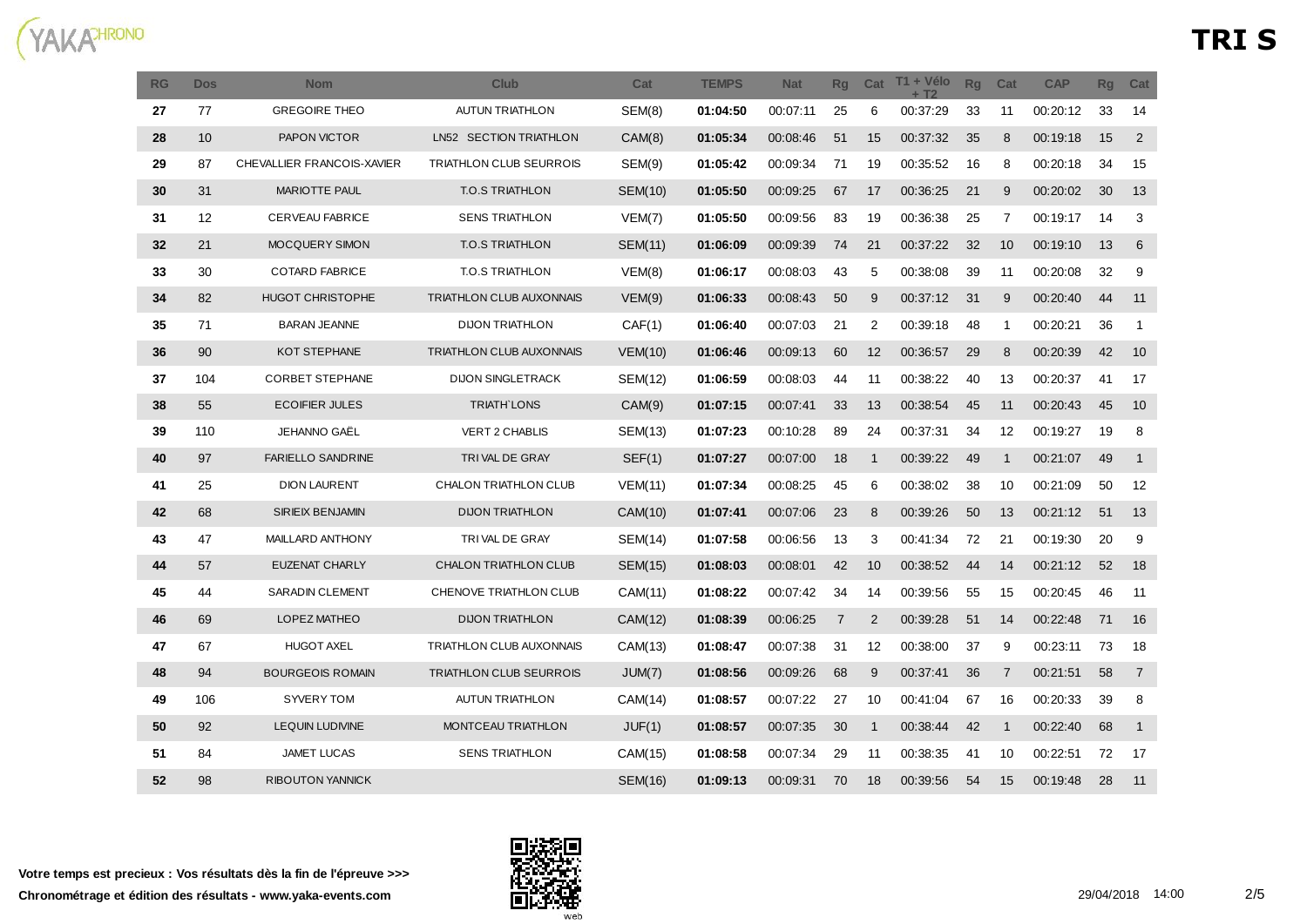

| <b>RG</b> | <b>Dos</b> | <b>Nom</b>                 | Club                                        | Cat            | <b>TEMPS</b> | <b>Nat</b> | <b>Rq</b> | Cat            | T1 + Vélo<br>$+T2$ | <b>Rg</b> | Cat          | <b>CAP</b> | <b>Rg</b> | Cat            |
|-----------|------------|----------------------------|---------------------------------------------|----------------|--------------|------------|-----------|----------------|--------------------|-----------|--------------|------------|-----------|----------------|
| 53        | 100        | <b>RICHARD BORIS</b>       | CHENOVE TRIATHLON CLUB                      | CAM(16)        | 01:09:28     | 00:09:52   | 82        | 21             | 00:39:17           | 47        | 12           | 00:20:22   | 37        | 7              |
| 54        | 49         | PICABEA PIERRE             | CHALON TRIATHLON CLUB                       | VEM(12)        | 01:09:46     | 00:08:34   | 48        | 8              | 00:38:49           | 43        | 12           | 00:22:25   | 66        | 18             |
| 55        | 99         | <b>FARIELLO THOMAS</b>     | TRIVAL DE GRAY                              | VEM(13)        | 01:09:54     | 00:09:26   | 69        | 15             | 00:39:12           | 46        | 13           | 00:21:18   | 54        | 13             |
| 56        | 19         | <b>GUILLAUME OLIVIER</b>   | <b>AUTUN TRIATHLON</b>                      | VEM(14)        | 01:10:03     | 00:11:04   | 96        | 26             | 00:39:41           | 53        | 15           | 00:19:19   | 16        | $\overline{4}$ |
| 57        | 103        | <b>TELLIER MAXENCE</b>     | <b>ECAC TRIATHLON</b>                       | <b>SEM(17)</b> | 01:10:14     | 00:10:00   | 84        | 23             | 00:40:17           | 56        | 16           | 00:19:59   | 29        | 12             |
| 58        | 51         | <b>BOSC CAMILLE</b>        | <b>TRIATH LONS</b>                          | CAF(2)         | 01:10:28     | 00:07:01   | 19        | $\mathbf{1}$   | 00:42:31           | 76        | 3            | 00:20:58   | 48        | $\overline{2}$ |
| 59        | 75         | <b>LAURENTI LUCAS</b>      | <b>T.O.S TRIATHLON</b>                      | JUM(8)         | 01:10:38     | 00:07:48   | 38        | $\overline{7}$ | 00:40:54           | 65        | 8            | 00:21:58   | 63        | 9              |
| 60        | 15         | <b>VALLIER ANTHONY</b>     | <b>T.O.S TRIATHLON</b>                      | <b>SEM(18)</b> | 01:10:59     | 00:07:56   | 40        | 9              | 00:43:27           | 82        | 24           | 00:19:38   | 24        | 10             |
| 61        | 89         | <b>LAVENU DAVID</b>        | <b>DIJON SINGLETRACK</b>                    | VEM(15)        | 01:11:08     | 00:08:58   | 53        | 11             | 00:40:31           | 59        | 18           | 00:21:40   | 57        | 15             |
| 62        | 26         | <b>GRIMARD EMMANUELLE.</b> | <b>AUTUN TRIATHLON</b>                      | VEF(1)         | 01:11:21     | 00:08:37   | 49        | $\mathbf{1}$   | 00:40:51           | 63        | $\mathbf{1}$ | 00:21:55   | 61        | $\mathbf{1}$   |
| 63        | 18         | <b>GAUTHEY ALAIN</b>       | <b>AUTUN TRIATHLON</b>                      | <b>VEM(16)</b> | 01:11:21     | 00:09:51   | 81        | 18             | 00:39:39           | 52        | 14           | 00:21:52   | 59        | 16             |
| 64        | 95         | <b>LEQUIN MARYLENE</b>     | MONTCEAU TRIATHLON                          | SEF(2)         | 01:11:37     | 00:07:17   | 26        | 2              | 00:40:39           | 60        | 2            | 00:23:43   | 76        | 2              |
| 65        | 65         | <b>LABOURE MANON</b>       | <b>DIJON TRIATHLON</b>                      | CAF(3)         | 01:11:53     | 00:07:39   | 32        | 4              | 00:40:50           | 62        | 2            | 00:23:26   | 75        | $\overline{4}$ |
| 66        | 62         | <b>ZIMMERMANN PASCAL</b>   |                                             | VEM(17)        | 01:12:41     | 00:10:11   | 87        | 22             | 00:40:17           | 57        | 16           | 00:22:15   | 64        | 17             |
| 67        | 96         | <b>BILLIER THOMAS</b>      | <b>AUTUN TRIATHLON</b>                      | SEM(19)        | 01:12:44     | 00:09:36   | 72        | 20             | 00:41:14           | 70        | 19           | 00:21:56   | 62        | 20             |
| 68        | 64         | MASSARD ENZO               | <b>AUTUN TRIATHLON</b>                      | CAM(17)        | 01:12:46     | 00:09:06   | 57        | 17             | 00:41:09           | 69        | 17           | 00:22:33   | 67        | 15             |
| 69        | 22         | MUNAROLO DAMIEN            | TRIATHLON CLUB SEURROIS                     | SEM(20)        | 01:12:52     | 00:10:35   | 90        | 25             | 00:40:51           | 64        | 17           | 00:21:27   | 56        | 19             |
| 70        | 38         | <b>DORAS NATHAN</b>        |                                             | CAM(18)        | 01:13:06     | 00:09:51   | 80        | 20             | 00:42:21           | 75        | 18           | 00:20:56   | 47        | 12             |
| 71        | 63         | <b>MASSARD OLIVIER</b>     | <b>AUTUN TRIATHLON</b>                      | VEM(18)        | 01:13:06     | 00:10:02   | 85        | 20             | 00:41:44           | 73        | 21           | 00:21:23   | 55        | 14             |
| 72        | 101        | <b>BREUZARD ROBIN</b>      | MIGENNES TRIATHLON CLUB                     | VEM(19)        | 01:14:00     | 00:09:23   | 64        | 13             | 00:40:50           | 61        | 19           | 00:23:49   | 78        | 20             |
| 73        | 74         | PIERRON ANDREA             | <b>DIJON TRIATHLON</b>                      | CAF(4)         | 01:14:25     | 00:07:30   | 28        | 3              | 00:44:39           | 86        | 4            | 00:22:18   | 65        | 3              |
| 74        | 91         | <b>COLIN PHILIPPE</b>      | <b>CHENOVE TRIATHLON CLUB</b>               | <b>VEM(20)</b> | 01:14:25     | 00:10:08   | 86        | 21             | 00:40:24           | 58        | 17           | 00:23:55   | 80        | 21             |
| 75        | 43         | CANADA SEBASTIEN           | <b>SENS TRIATHLON</b>                       | SEM(21)        | 01:14:40     | 00:09:14   | 61        | 15             | 00:41:24           | 71        | 20           | 00:24:03   | 83        | 24             |
| 76        | 93         | <b>RICHARD QUENTIN</b>     | TRIATHLON CLUB SEURROIS                     | JUM(9)         | 01:14:54     | 00:09:16   | 62        | 8              | 00:43:46           | 83        | 9            | 00:21:53   | 60        | 8              |
| 77        | 13         | <b>VERWAERDE AURELIEN</b>  | COTE D OPALE TRIATHLON<br>CALAIS SAINT OMER | SEM(22)        | 01:15:03     | 00:09:47   | 78        | 22             | 00:40:56           | 66        | 18           | 00:24:21   | 84        | 25             |
| 78        | 5          | <b>MILARD CHRISTOPHE</b>   | <b>TROYES GYMNIQUE TRI 10</b>               | VEM(21)        | 01:15:16     | 00:09:25   | 66        | 14             | 00:41:09           | 68        | 20           | 00:24:44   | 89        | 25             |

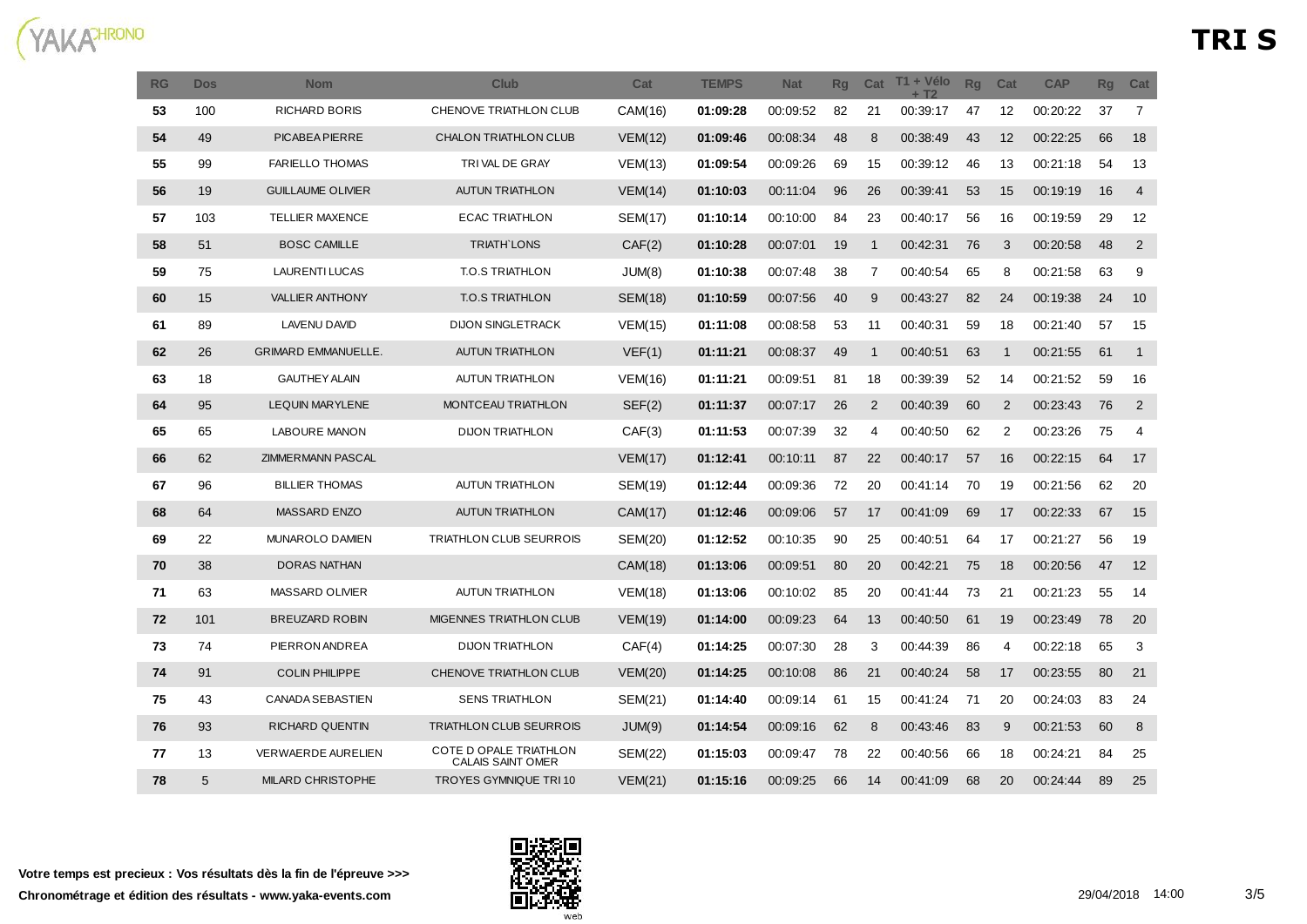

| <b>RG</b> | <b>Dos</b> | <b>Nom</b>                | Club                      | Cat            | <b>TEMPS</b> | <b>Nat</b> | <b>Rg</b> | Cat               | T1 + Vélo<br>$+T2$ | <b>Rq</b> | Cat            | <b>CAP</b> | <b>Rg</b> | Cat            |
|-----------|------------|---------------------------|---------------------------|----------------|--------------|------------|-----------|-------------------|--------------------|-----------|----------------|------------|-----------|----------------|
| 79        | 36         | MAROY PAUL                | TRIATHLON CLUB SEURROIS   | <b>VEM(22)</b> | 01:15:38     | 00:09:42   | 76        | 17                | 00:42:08           | 74        | 22             | 00:23:49   | 77        | 19             |
| 80        | 112        | <b>GRIVEAU SEBASTIEN</b>  | <b>TRIATH'LONS</b>        | <b>SEM(23)</b> | 01:16:44     | 00:09:11   | 59        | 14                | 00:43:46           | 84        | 25             | 00:23:49   | 79        | 23             |
| 81        | 79         | <b>GAUCHON DAVID</b>      | <b>AUTUN TRIATHLON</b>    | SEM(24)        | 01:16:48     | 00:11:07   | 97        | 28                | 00:42:58           | 78        | 22             | 00:22:46   | 70        | 21             |
| 82        | 14         | <b>BIOTTEAU PIERRE</b>    |                           | SEM(25)        | 01:17:14     | 00:10:52   | 94        | 26                | 00:43:02           | 79        | 23             | 00:23:22   | 74        | 22             |
| 83        | 24         | <b>WARDLEY EDOUARD</b>    | <b>SENS TRIATHLON</b>     | CAM(19)        | 01:18:35     | 00:09:18   | 63        | 18                | 00:44:19           | 85        | 19             | 00:25:01   | 91        | 19             |
| 84        | 2          | <b>GOUJON GEORGES</b>     | TEAM MERMILLOD TRIATHLON  | VEM(23)        | 01:18:36     | 00:11:15   | 99        | 27                | 00:43:25           | 81        | 24             | 00:23:58   | 81        | 22             |
| 85        | 9          | LAZARO PIERRE-GUY         | T.O.S TRIATHLON           | VEM(24)        | 01:18:42     | 00:10:13   | 88        | 23                | 00:43:13           | 80        | 23             | 00:25:17   | 93        | 27             |
| 86        | 88         | <b>GUERRIN CHRISTOPHE</b> | <b>BESANCON TRIATHLON</b> | HAN(1)         | 01:19:52     | 00:13:02   | 104       | $\mathbf{1}$      | 00:42:51           | 77        | $\mathbf{1}$   | 00:24:01   | 82        | $\overline{1}$ |
| 87        | 50         | <b>GAUTHERON LAURYNE</b>  | CHENOVE TRIATHLON CLUB    | CAF(5)         | 01:20:35     | 00:08:25   | 46        | 5                 | 00:47:35           | 97        | 5              | 00:24:37   | 88        | 5              |
| 88        | 8          | LOURY CLAUDE              | MIGENNES TRIATHLON CLUB   | VEM(25)        | 01:20:45     | 00:11:17   | 100       | 28                | 00:45:08           | 88        | 25             | 00:24:22   | 85        | 23             |
| 89        | 32         | <b>FLORENTIN CLAUDE</b>   | TRIATHLON CLUB AUXONNAIS  | <b>VEM(26)</b> | 01:21:33     | 00:10:48   | 92        | 24                | 00:46:22           | 91        | 26             | 00:24:25   | 86        | 24             |
| 90        | 105        | MHAMMEDI ALAOUI YAZID     | <b>DIJON SINGLETRACK</b>  | JUM(10)        | 01:22:22     | 00:10:43   | 91        | 10                | 00:48:57           | 101       | 11             | 00:22:44   | 69        | 10             |
| 91        | 85         | LAIR ANTOINE              | <b>SENS TRIATHLON</b>     | CAM(20)        | 01:22:34     | 00:09:02   | 54        | 16                | 00:48:10           | 99        | 21             | 00:25:23   | 95        | 20             |
| 92        | 33         | JEUNOT LOUISE             | DIJON SINGLETRACK         | SEF(3)         | 01:22:39     | 00:09:40   | 75        | 4                 | 00:47:20           | 96        | 3              | 00:25:42   | 96        | 5              |
| 93        | 4          | <b>LASSERON SEBASTIEN</b> | <b>DIJON SINGLETRACK</b>  | SEM(26)        | 01:23:49     | 00:10:55   | 95        | 27                | 00:45:18           | 89        | 26             | 00:27:38   | 102       | 28             |
| 94        | 6          | RAILLARD ANTOINE          |                           | <b>SEM(27)</b> | 01:23:57     | 00:09:24   | 65        | 16                | 00:47:15           | 94        | 28             | 00:27:20   | 101       | 27             |
| 95        | 80         | <b>GALLIOT GUILLAUME</b>  | JOOL TEAM                 | SEM(28)        | 01:23:59     | 00:09:02   | 55        | $12 \overline{ }$ | 00:45:59           | 90        | 27             | 00:29:00   | 104       | 29             |
| 96        | 102        | MATHEY CHRISTELLE         |                           | VEF(2)         | 01:24:12     | 00:11:12   | 98        | $\overline{2}$    | 00:44:46           | 87        | $\overline{2}$ | 00:28:16   | 103       | $\overline{2}$ |
| 97        | 109        | JACQUET FINOT CHARLINE    | <b>SENS TRIATHLON</b>     | SEF(4)         | 01:25:03     | 00:09:05   | 56        | 3                 | 00:51:25           | 106       | 5              | 00:24:34   | 87        | 3              |
| 98        | 42         | LEFRANCOIS YANN           | <b>SENS TRIATHLON</b>     | JUM(11)        | 01:25:42     | 00:12:21   | 101       | 11                | 00:48:02           | 98        | 10             | 00:25:22   | 94        | 11             |
| 99        | 61         | <b>PRUVOST ERIC</b>       |                           | <b>VEM(27)</b> | 01:26:39     | 00:09:37   | 73        | 16                | 00:47:18           | 95        | 28             | 00:29:46   | 105       | 31             |
| 100       | 83         | <b>LAVENU NOAH</b>        | <b>DIJON SINGLETRACK</b>  | CAM(21)        | 01:27:45     | 00:09:44   | 77        | 19                | 00:47:02           | 93        | 20             | 00:31:01   | 107       | 21             |
| 101       | 58         | <b>CHAVENTON VIRGINIE</b> | TRIATHLON CLUB SEURROIS   | SEF(5)         | 01:28:02     | 00:13:37   | 107       | 6                 | 00:49:30           | 102       | 4              | 00:24:56   | 90        | 4              |
| 102       | 53         | <b>DESFOSSE THIERRY</b>   |                           | VEM(28)        | 01:28:28     | 00:14:59   | 108       | 31                | 00:48:25           | 100       | 29             | 00:25:06   | 92        | 26             |
| 103       | 34         | <b>MARTIN ARNAUD</b>      |                           | <b>VEM(29)</b> | 01:29:03     | 00:10:51   | 93        | 25                | 00:51:29           | 107       | 31             | 00:26:46   | 98        | 28             |
| 104       | 60         | LOMBAERT JULIEN           |                           | <b>SEM(29)</b> | 01:29:15     | 00:13:10   | 105       | 29                | 00:49:49           | 103       | 29             | 00:26:18   | 97        | 26             |